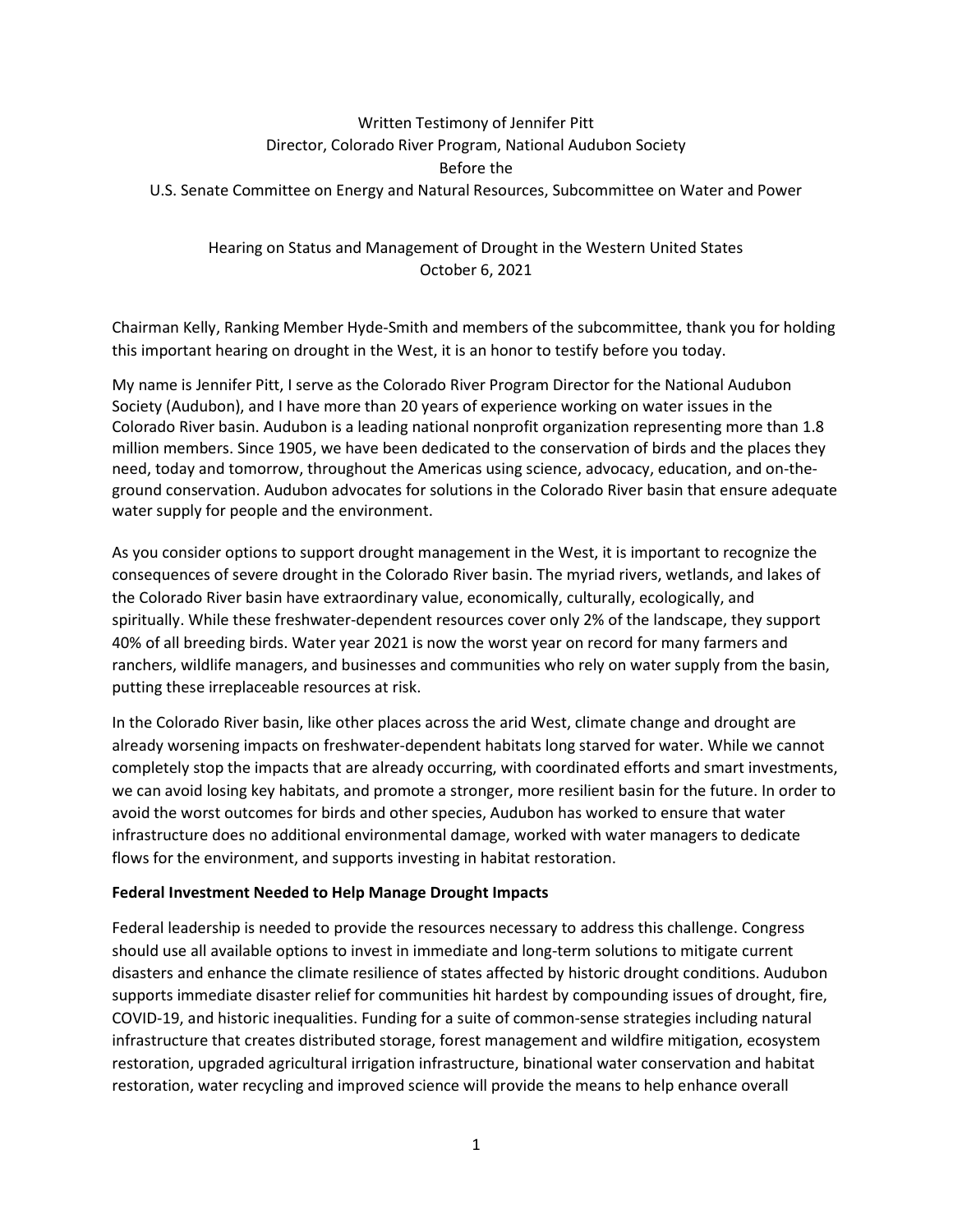climate resilience for people, wildlife, and economies throughout the Colorado River basin. Audubon's federal funding priorities include:

Emergency Drought Response: Emergency drought relief funding is needed to respond to the historic drought conditions affecting tens of millions of Americans. There is no funding provided for immediate emergency response in the Infrastructure Investment and Jobs Act, so additional investment is needed.

USGS Monitoring and Research: Federal investment in monitoring and science, including Open ET, will allow water managers to replace and add new stream gages, comprehensively forecast, model and track water availability throughout the basin.

Reclamation's binational program: Minute 323 carries forward the cooperative approach originally forged in Minute 319, and includes binational agreement to invest in agricultural infrastructure improvements in the Mexicali Valley that result in water conserved in Lake Mead and improvements to riparian habitats. Binational investments have proven effective since the United States and Mexico initiated the cooperative process 15 years ago, but much more needs to be done. With conservation opportunities and ecosystem restoration projects demonstrating the wisdom of the initial pilot projects, it is time to increase the scale of our binational investments. All Colorado River water users would benefit from additional investment in binational water conservation and habitat restoration. By doing so, we would continue to see the benefits in the water levels of Lake Mead and help slow the decline of these essential reservoirs. Without this cooperative process, governments and water leaders on both sides of the border would be investing precious time and energy to try to create the system we have in place today. With Minute 323, our existing binational framework for cooperation, water conservation and environmental restoration, it is time to increase investments to meet the challenges of drought and climate change that threaten the Basin.

Salton Sea Restoration: Funding will help mitigate the environmental and public health crisis caused by the receding shoreline of California's Salton Sea.

Indian Health Service Sanitation and Construction Support: Tribal members suffered the highest rates of covid-19 infection and mortality of any ethnic group in the United States, and the fact that thousands of homes on tribal reservations do not have water service is unconscionable.

Reclamation Water Settlement Fund: Tribal water settlements are urgently needed to address longoverdue promises, to allow tribes to benefit from their water rights, and to reduce the uncertainty that unsettled rights imposes on all Colorado River water users.

WaterSMART grants, including the Cooperative Watershed Management Program, with a set-aside for natural infrastructure projects: Community resilience to climate change can be improved with funding for nature-based solutions for restoring rivers and wetlands. Natural infrastructure, including irrigated wetlands and restored high-elevation meadows, can build adaptive capacity in ecosystems and ranching operations to cope with ongoing climate shifts. These investments could also mitigate climate change by reducing and sequestering greenhouse gas emissions and increase economic resilience by providing cost-effective mechanisms to restore degraded working lands, improving land value and profitability of operations.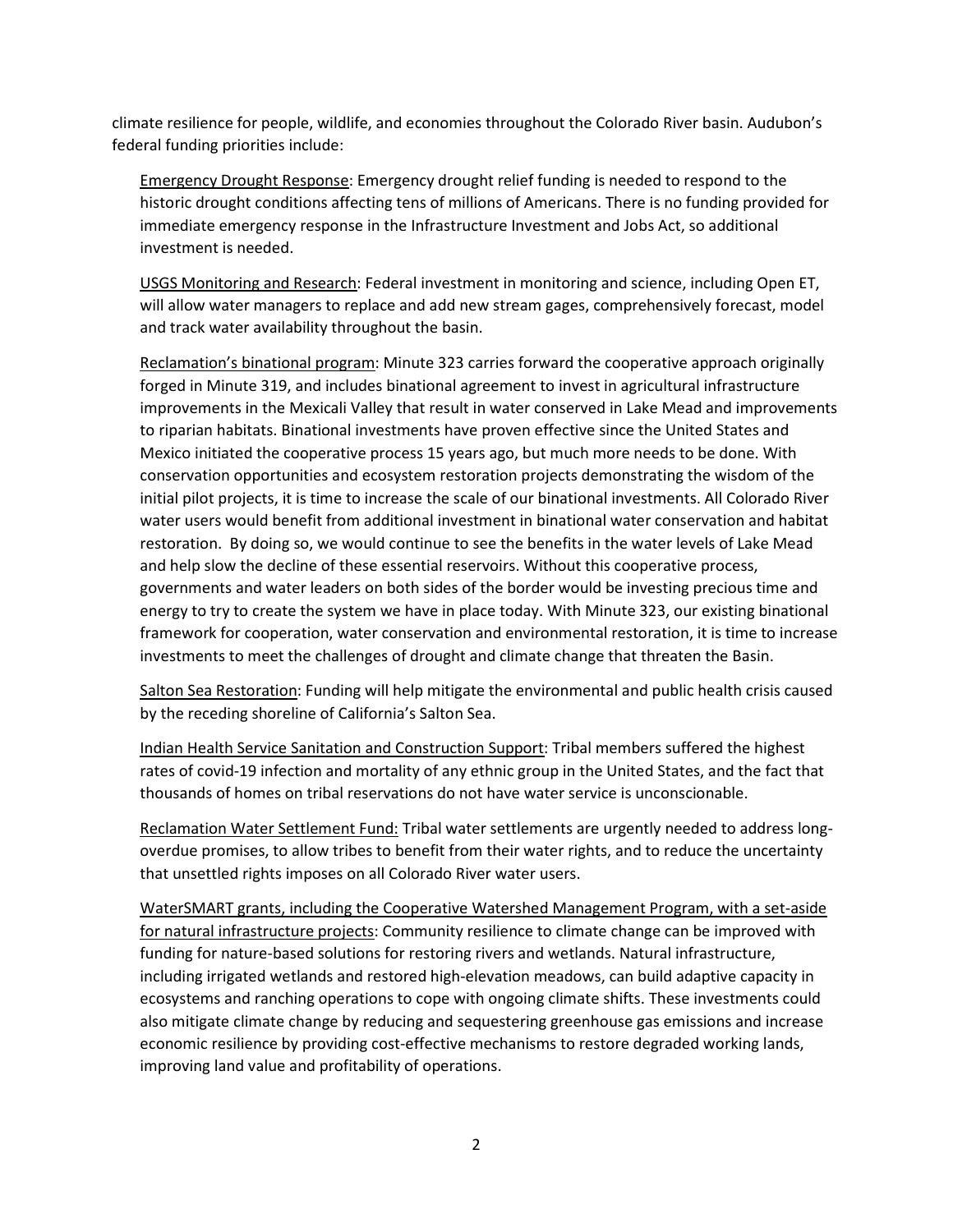Reclamation's Water Recycling and Reuse programs: Technologies are available to help municipal water systems stretch available water supplies through investments in recycling and reuse infrastructure. Federal funding to maximize water recycling and reuse can help maintain the trend already established among municipalities that use Colorado River water whereby population growth is decoupled from water demand.

Reclamation Aquatic Ecosystem Restoration Program: Beyond the funding in the Infrastructure Bill, additional funding is needed to restore imperiled ecosystems, especially ecosystems facing significant negative impacts caused by historic drought conditions.

Reclamation multi-benefit projects to improve watershed health: Beyond what was included in the Infrastructure Bill, robust funding is needed to improve watershed health and resiliency, especially for watersheds facing significant negative impacts from historic drought conditions.

Ecosystem restoration funding for the U.S. Forest Service and Department of the Interior: Wellmanaged forests provide numerous benefits, including preventing soil erosion; supporting water filtration and increasing runoff yields; regulating snow melt and water supply; improving water quality; lowering water treatment costs; capturing carbon; and benefiting wildlife habitat and fisheries. Implementing best practices in forest management and forest restoration can help maintain these benefits and mitigate against watershed degradation, severe wildfire, and other climate change impacts. Forest management and restoration can also help in adapting to climate shifts as conditions in the basin change, such as regulating snowmelt runoff and increasing economic resilience through job creation and reduced emergency costs, among other benefits.

Reclamation funding for Aging Agricultural Infrastructure: Ensuring that agricultural infrastructure and operations are up to the challenges of higher temperatures and reduced flows will sustain the economic resilience of rural communities. Improving agricultural infrastructure and operations can reduce pressure on existing water supplies by making operations more efficient, reducing the potential for over-diversion from streams and rivers, and potentially reducing consumptive use. Improvements can also help the basin's agriculture become more resilient to the effects of climate change such as reduced stream flows and higher temperatures.

#### Other Federal Government Leadership Opportunities

The need for immediate action is urgent and the basin no longer has the privilege of time. Concerted action by all Colorado River partners must be taken now and in concert with continuing efforts to develop 21st Century operational guidelines to respond to and overcome the jeopardy that drought and climate change bring to the basin right now.

The federal role is significant in its own but all stakeholders need to work together. Leadership by the federal government is important, as a convener, a guardian of process that is transparent and inclusive, carrying out the federal trust responsibility with tribes, as a science provider, and as a funder. Federal leadership must continue emphasizing commitment to collaboration and promoting the creative thinking that has characterized the basin. These are scary times. Federal leadership is urgently needed to avoid fear from spreading among all who depend on the Colorado River, for fear will force people to want to protect themselves, and can lead to winners and losers. Yet when losses are borne by one location in the Colorado River basin, or one class of stakeholders, the entire basin loses. Federal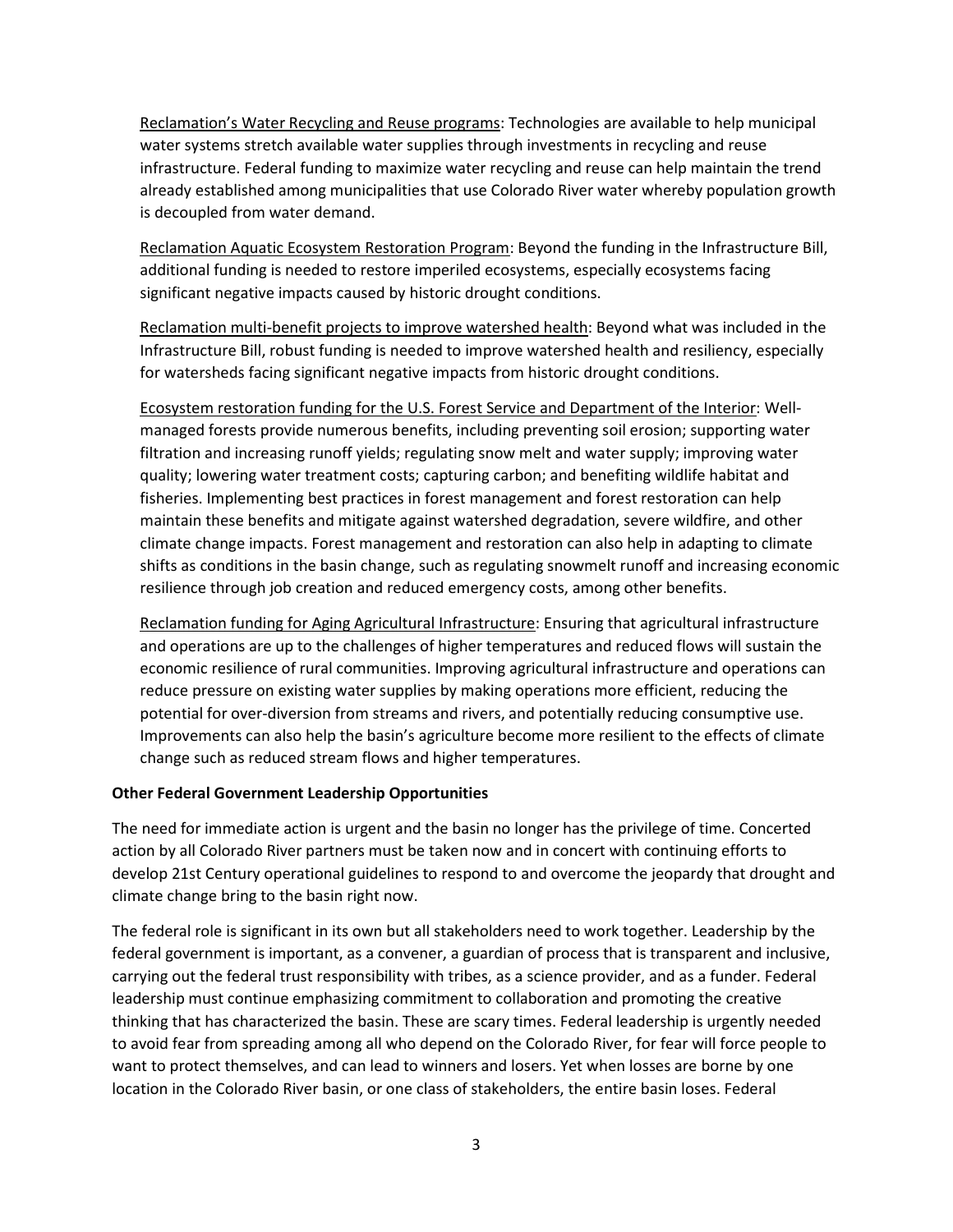leadership is needed to ensure Colorado River stakeholders overcome fear so they can work together to address the challenge or our time.

The U.S. Bureau of Reclamation plays many roles in the Colorado River basin, but the magnitude and urgency of the Colorado River crisis requires a whole-of-government approach. The Federal Interagency Drought Task Force should identify opportunities for increased assistance and coordination in the Colorado River basin. The Task Force should prioritize streamlining access to federal funding in a meaningful way for states, tribes, water users and stakeholders on the ground.

#### Collaborative solutions are possible in the Colorado River basin

Freshwater-dependent habitats can be restored with effort and investment, and in some cases, restoration may be the key to reaching consensus in binational Colorado River shortage-sharing agreements. Audubon has been instrumental– and as acknowledged by both Nations –in helping the United States and Mexico craft water sharing agreements over the past decade. Minutes 316, 319, and 323 are implemented by the International Boundary and Water Commission in partnership with Reclamation, under the auspices of the 1944 Colorado River Treaty with Mexico. The contribution of non-governmental organizations (NGOs) were essential to establishing goals for Colorado River Delta restoration dating back to Minute 306 in 2000. NGOs helped to forge Minutes 316, 319 and 323, watersharing agreements that also include binational investments in water conservation, and binational and NGO commitments to restore habitat in the Colorado River Delta.

As part of the Raise the River coalition, we have helped to restore more than 1500 acres of native habitat and restore periodic flows to the river with extraordinary results for nature and people. After one of these pulse flows in 2014, priority bird species increased by 42% and abundance increased by 20%. Delta habitat restoration supports birds that are United States' threatened and endangered birds, and in doing so reduces pressure on the Lower Colorado River Multi-Species Conservation Program (a program providing Endangered Species Act compliance), which aims to protect the very same species. When the river flowed in 2014 and again in 2021, local residents flocked to the banks to reconnect with a river that had been missing for most years in the past half-century, reminding us that the river has recreational, cultural, and spiritual value.

Notably, these successes are the result of language that was critical to ensuring Mexico could voluntarily commit in the Minutes to improving agricultural infrastructure and sharing in shortages along with water users in the United States. Without Mexico's commitments to share in shortages, consensus among the Colorado River basin states and Reclamation on water allocation and management would be threatened, and Lake Mead would be even lower than it is today. We need to continue to work together with Mexico to ensure that the efforts of both nations are properly focused on strategies to stretch the declining supplies of the River.

Audubon and our members have engaged at the Salton Sea for decades, working with partners to address the shrinking Salton Sea through restoration and mitigation projects to control dust, provide habitat, improve community access, and contribute to the health, quality of life, and economies of the local communities. While the State of California has the responsibility to lead efforts at the Salton Sea, federal partnership is a necessary for success. Audubon supports funding and additional authorities for the Bureau of Reclamation to accelerate projects and partnerships to address needs at the Sea. We are currently working under a federal grant to assist directly with stabilization, restoration and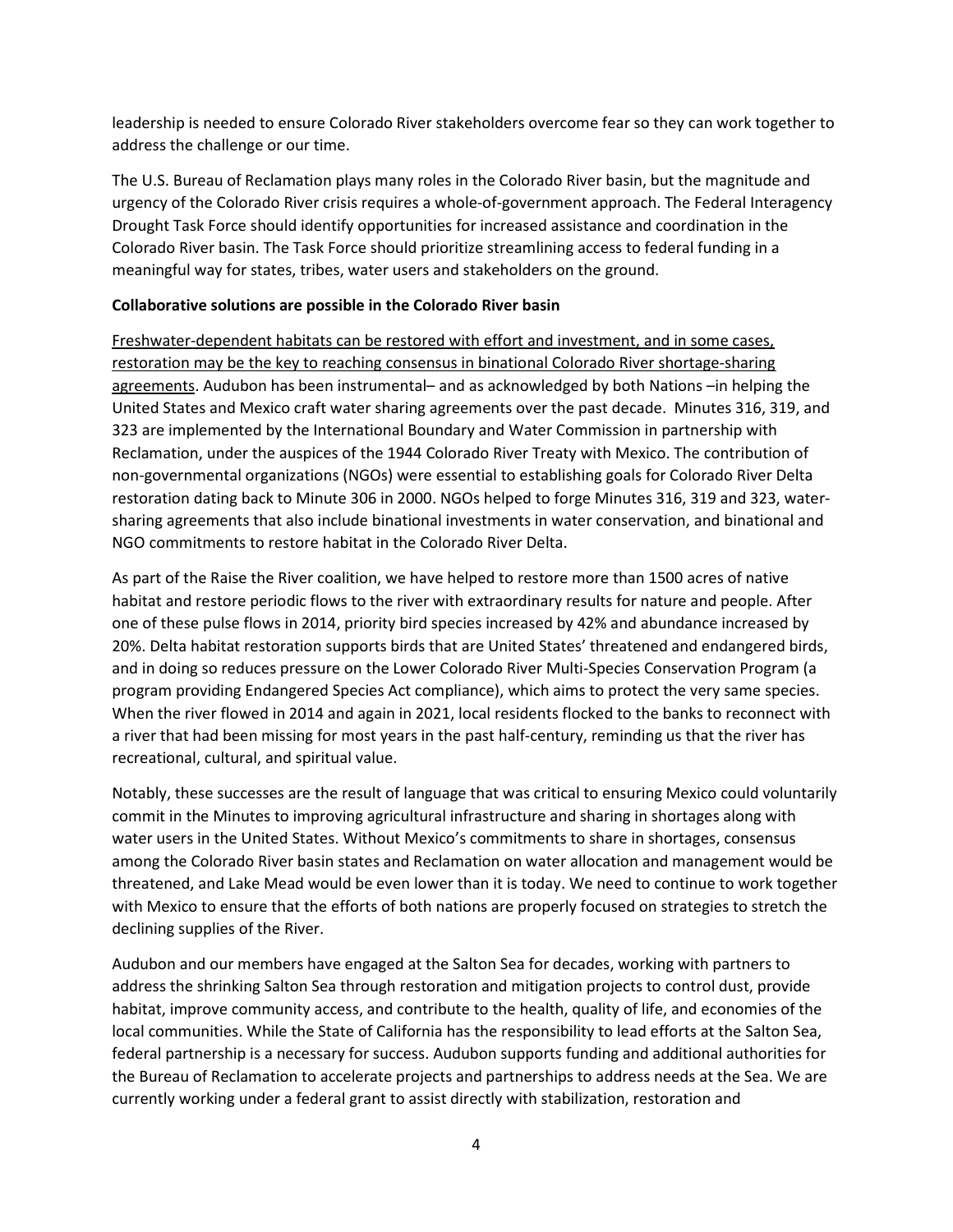enhancement of wetlands near the town of Bombay Beach on the Salton Sea, an area that hosts a number of "emergent wetlands" formed by flows from nearby springs. These incidental wetlands and brackish pools have become home to species including the Yuma Ridgway's Rail, American Avocet, Northern Pintail, and possibly Desert Pupfish. The first phase of the project, expected to take two years, includes habitat and dust control project design, scientific monitoring and data collection, and community engagement in planning design. Following successful completion of this planning phase, construction would start in 2023.

Imperial Valley water users, who enjoy senior rights to 20% of all Colorado River water, have expressed their desire to see increased federal funding and leadership for dust and habitat mitigation at the Salton Sea, and those investments are prerequisite to further conversations about how they might participate in new solutions to reduce Colorado River water use.

Water conservation can be implemented with sensitivity to the species that depend on irrigated habitats. On the Upper Colorado River in Kremmling, Colorado, ranchers have partnered with several conservation organizations to demonstrate voluntary, temporary, and compensated reductions in water use. Irrigated farms and ranches often serve as surrogate habitat for birds in landscapes where they replaced naturally occurring wetlands. Audubon is in the field conducting avian surveys to develop a data-driven understanding of how birds respond in different landscapes such as uplands and valley bottoms, aiming to develop best practices to support birds and other wildlife in connection with efforts to increase the efficiency of irrigated ranching and farming practices.

Sensible water policies and state-level investments can help improve western watersheds and water supplies, and leverage federal funding. Today, creative and flexible approaches to water management can enhance water security for communities, improve the profitability of farms and ranches, and support keeping water in rivers. By working directly with lawmakers, water leaders, agricultural partners, other environmental nonprofits, hunters, anglers, and more, Audubon is helping western states adopt improved policies and state funding that can match federal funding. For instance, in the 2021 Colorado legislative session, Audubon supported \$15 million in state funding to implement the state water plan and three bills to help Colorado's ranchers and farmers struggling through yet another dry year, with new funding and programs to address agricultural drought resilience and improved soil health. In Arizona, Audubon supported a bipartisan bill to give irrigators like farmers an incentive to conserve water on their property, for example by switching to less thirsty crops or upgrading irrigation systems, and be confident that any water saved will not be subject to the "use it or lose it" provision, or the loss of water rights based on non-use. This legislation, which passed unanimously in the state legislature, protects irrigators who voluntarily submit a water conservation plan to the Arizona Department of Water Resources from losing their water rights for use in the future. This will keep more water in Arizona's rivers because water users can more effectively manage their water, and the entire river system will benefit. In one last example, Audubon worked alongside other key stakeholders in Utah's legislature to develop solutions to increase Utah's flexibility in managing water resources, including the Water Banking Act authorizing a 10-year pilot program to allow water rights holders the opportunity to temporarily and voluntarily lease their water rights included in a water bank. These provisions are intended to facilitate sustainable agricultural production, meet municipal demands, and help meet water quality standards and provide for a healthy and resilient natural environment.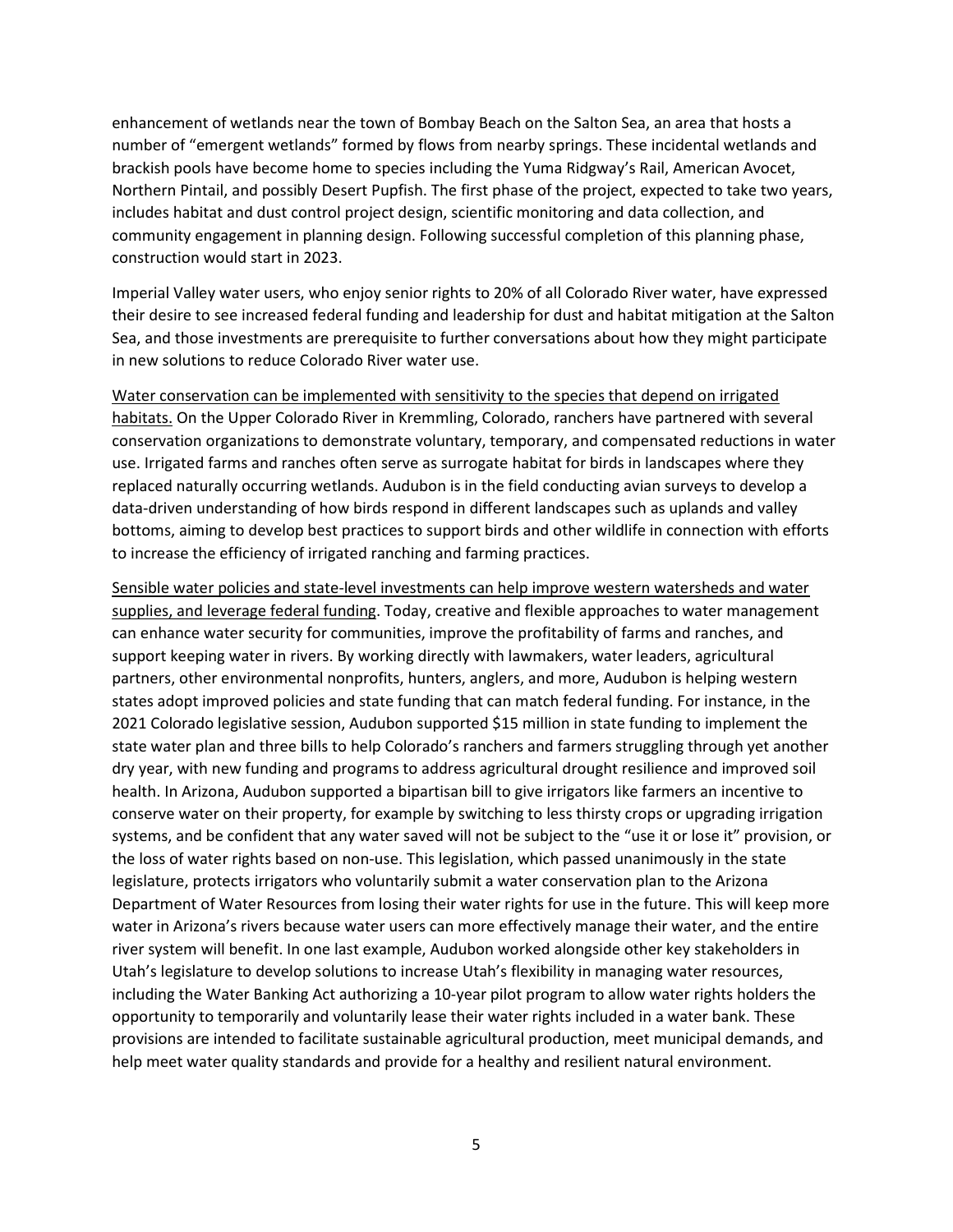We are all in this together, and cooperation and collaboration are critical. Though the Colorado historically earned a reputation as the most litigated basin in the world, the past twenty years have seen extraordinary cooperation and collaboration, between the United States and Mexico; between the seven basin States; and between cities, agricultural water users, and conservation NGOs. As climate change and drought impacts pile up on freshwater-dependent habitats, and as water users in cities and rural areas experience unprecedented shortages, we all need to continue work together on solutions. The 30 federally recognized tribes in the Colorado River basin have entered into water-sharing partnerships to help cities and farmers, as well as habitats, but they have not always been welcomed at the negotiating table where decisions are made about the Colorado at the basin scale, and that needs to change. While the foundations of the Law of the River were written at a time and by people who could not have imagined tribes and conservation organizations playing a role in water management, the benefits from including these interests are today well-documented. Moreover, the parties making decisions about the Colorado River basin's management need to get to work a lot faster than we might previously have expected, to ensure the basin is best situated for the conditions it is currently facing and likely to confront in the future.

## Why Action is needed now: drought has launched the Colorado River into crisis, and climate change means this is not a temporary condition

Climate change has come barging through the front doors of the Colorado River basin. The Colorado River has lost 20% of its historic flows in the past 20 years. Fifteen years ago, water managers pointed to drought, which has recurred periodically over the past century. Today it is clear – and Colorado River water managers understand – that the shrinking water supply is largely due to climate change, with increased temperatures accounting for 33% of the 21<sup>st</sup> century decline.<sup>1</sup> In 2021, the Colorado River basin snowmelt measured 90% of average, but runoff – the snowmelt that filled the rivers – was only 30% of average. That discrepancy demonstrates an impact of climate change between the ridgetops and the valley bottoms: warm temperatures that drive evaporation, soil desiccation, and increased water use by every living thing.

What we do know is stark: Climate change and aridification are permanently changing our landscapes, threatening our way of life, jeopardizing our ability to produce hydropower and placing further strain on our communities. The possibility of severe declines at Lakes Mead and Powell should be a wake-up call to anyone who wants their children or grandchildren to be able to survive and thrive in the West.

#### Drought is devastating Colorado River habitats and the wildlife that depends on them

Because freshwater-dependent resources in the Colorado River basin support 40% of all breeding birds, these birds, like the proverbial canary in the coalmine, are telling us that the basin is in trouble. Birds like the Yellow Warbler and Summer Tanager, once familiar sights along the Colorado River, have experienced significant regional declines. The outlook for Yuma Ridgway's Rail, Western Yellow-billed Cuckoo, and Southwestern Willow Flycatcher, all listed as federally endangered, is especially bleak if current trends continue.

 $1$  Udall, B. and J. Overpeck (2017), The twenty-first century Colorado River hot drought and implications for the future, Water Resources Res., 53.